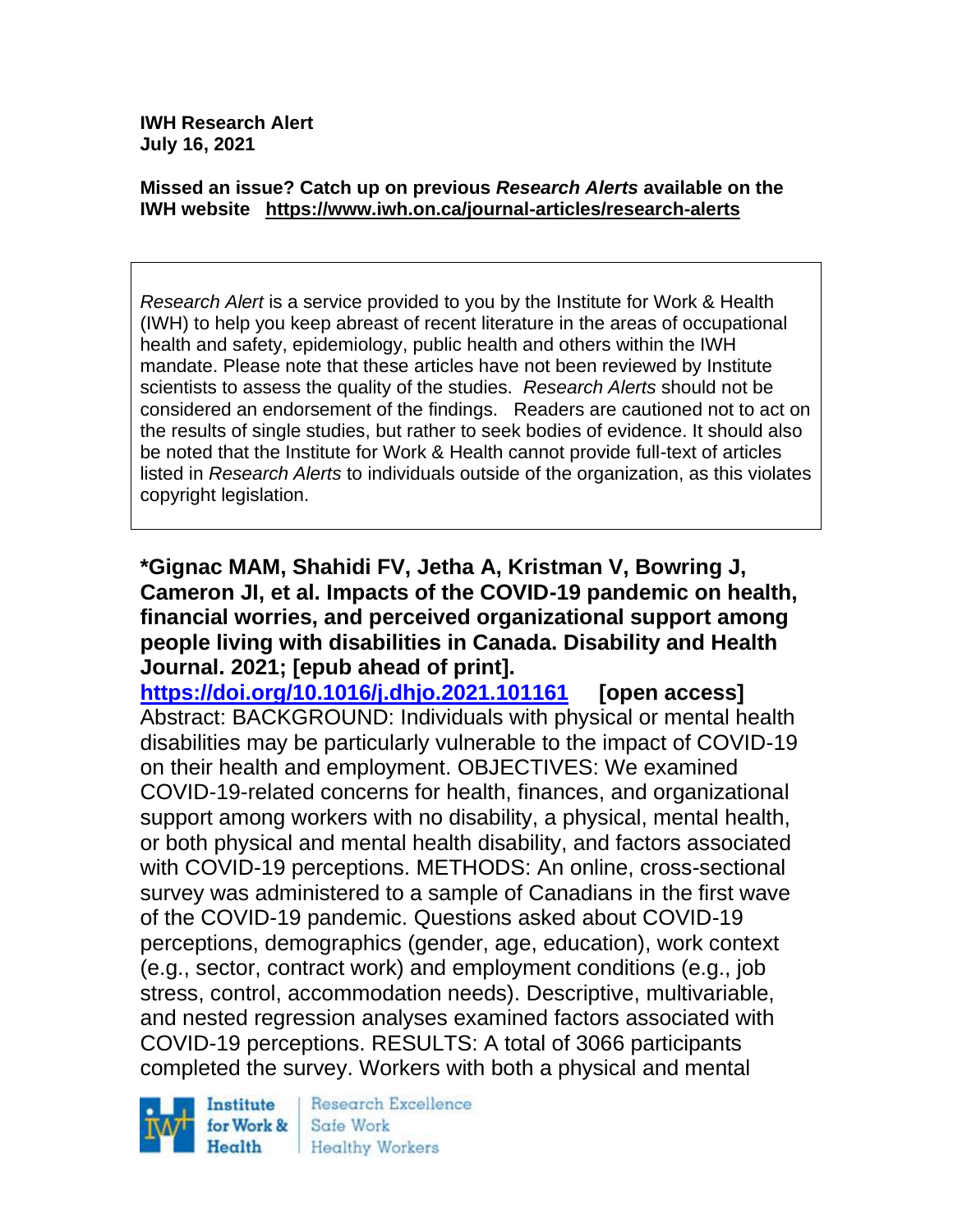health disability reported significantly greater health and financial concerns and less organizational support than those with no disability. Workers with a physical disability reported more health concerns and those with a mental health disability reported more financial concerns and less organizational support. Respondents with disabilities also reported significant differences in employment conditions (e.g., more contract work, stress, unmet accommodation needs) than those with no disability. Employment conditions were consistently significant predictors of COVID-19 perceptions and attenuated the significance of disability type in analyses. CONCLUSIONS: Concerns about the impact of COVID-19 on one's health, finances, and organizational support reflected existing disability inequities in employment conditions and highlight the importance of creating more inclusive employment opportunities for people living with physical and mental health disabilities

### **\*Sears JM, Edmonds AT, MacEachen E, and Fulton-Kehoe D. Workplace improvements to support safe and sustained return to work: suggestions from a survey of workers with permanent impairments. American Journal of Industrial Medicine. 2021; [epub ahead of print].**

# **<https://doi.org/10.1002/ajim.23274>**

Abstract: BACKGROUND: Roughly 10% of occupational injuries result in permanent impairment. After initial return to work (RTW), many workers with permanent impairments face RTW interruption due to reinjury, unstable health, disability, and layoff. This study used open-ended survey data to: (1) explore workplace factors identified by workers as important levers for change, some of which may previously have been unrecognized; and (2) summarize workers' suggestions for workplace improvements to promote sustained RTW and prevent reinjury. METHODS: This study included data from workers' compensation claims and telephone surveys of 582 Washington State workers who had RTW after a work-related injury involving permanent impairment. The survey was conducted in 2019, about a year after claim closure. We used qualitative content analysis methods to inductively code open-ended survey responses. RESULTS: The most frequent themes were: safety precautions/safer workplace (18.1%), adequate staffing/appropriate task distribution (16.2%), and safety climate (14.1%). Other frequent themes included

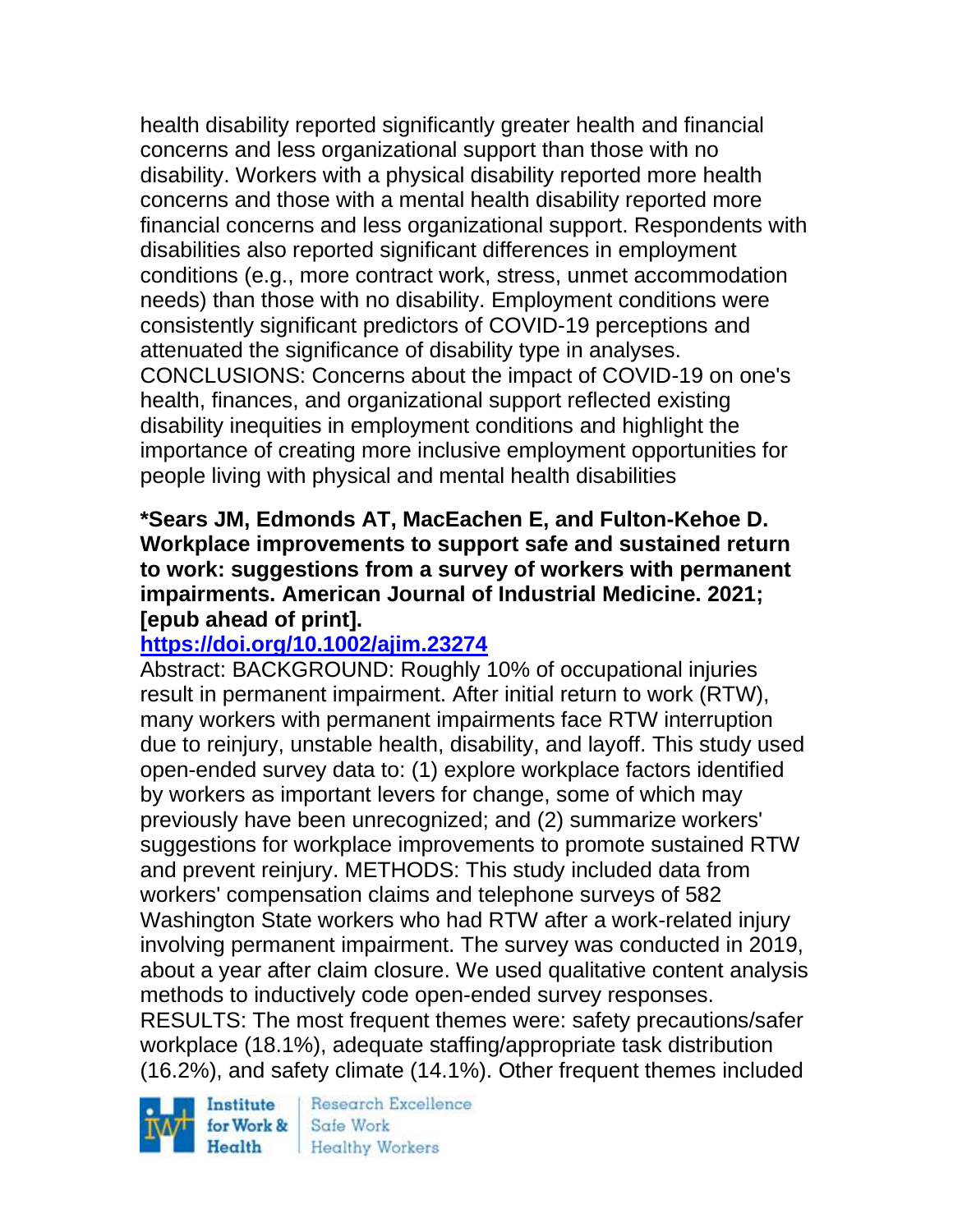ergonomics, rest breaks, job strain, predictability and flexibility in work scheduling practices, employer response to injury, social support, communication, and respect. Many workers reported that they were not listened to, or that their input was not sought or valued. Workers often linked communication deficiencies to preventable deficiencies in safety practices, safety climate, and RTW practices, and also to lack of respect or distrust. In counterpoint, nearly one-third of respondents reported that no change was needed to their workplace. CONCLUSIONS: Policies and interventions targeting workersuggested workplace improvements may promote safe and sustained RTW, which is essential for worker health and economic stability

**\*Yuen K, Green R, Bingham K, Ruttan L, Lee-Kim V, Tartaglia MC, Anderson M, Zandy M, Choi MY, Fritzler MJ, Wither JE, Beaton DE, et al. Metrics and definitions used in the assessment of cognitive impairment in systemic lupus erythematosus: a systematic review. Seminars in Arthritis and Rheumatism. 2021; 51(4):819-830.** 

### **<https://doi.org/10.1016/j.semarthrit.2021.05.018>**

Abstract: OBJECTIVE: To review: 1) degree of conformity to the American College of Rheumatology neuropsychological battery (ACR-NB) among studies that used a NB, 2) review definitions of cognitive impairment (CI) from studies that used a NB, and 3) characterize measurement tools used to assess CI in systemic lupus erythematosus (SLE). METHODS: The literature search was conducted in Ovid Medline, Embase, and PsycINFO for articles on CI in adult SLE patients. We reviewed studies that used a NB and compared their tests to the ACR-NB to assess the degree of conformity. Definitions of CI from studies that used a NB were reviewed when sufficient information was available. We reviewed and categorized CI measurement tools into four broad categories: NB, screening, incomplete/mixed batteries, and computerized batteries. RESULTS: Of 8727 references, 118 were selected for detailed review and 97 were included in the final analysis. Of 43 studies that used a NB, none of the studies used the ACR-NB exactly as published. Many studies supplemented with other tests. Overall, there was inconsistent use of ACR-NB tests. Definitions for CI varied, with cutoffs ranging from 1 to 3 standard deviations below normative values on domains/tests varying in type and number. The most frequently

Institute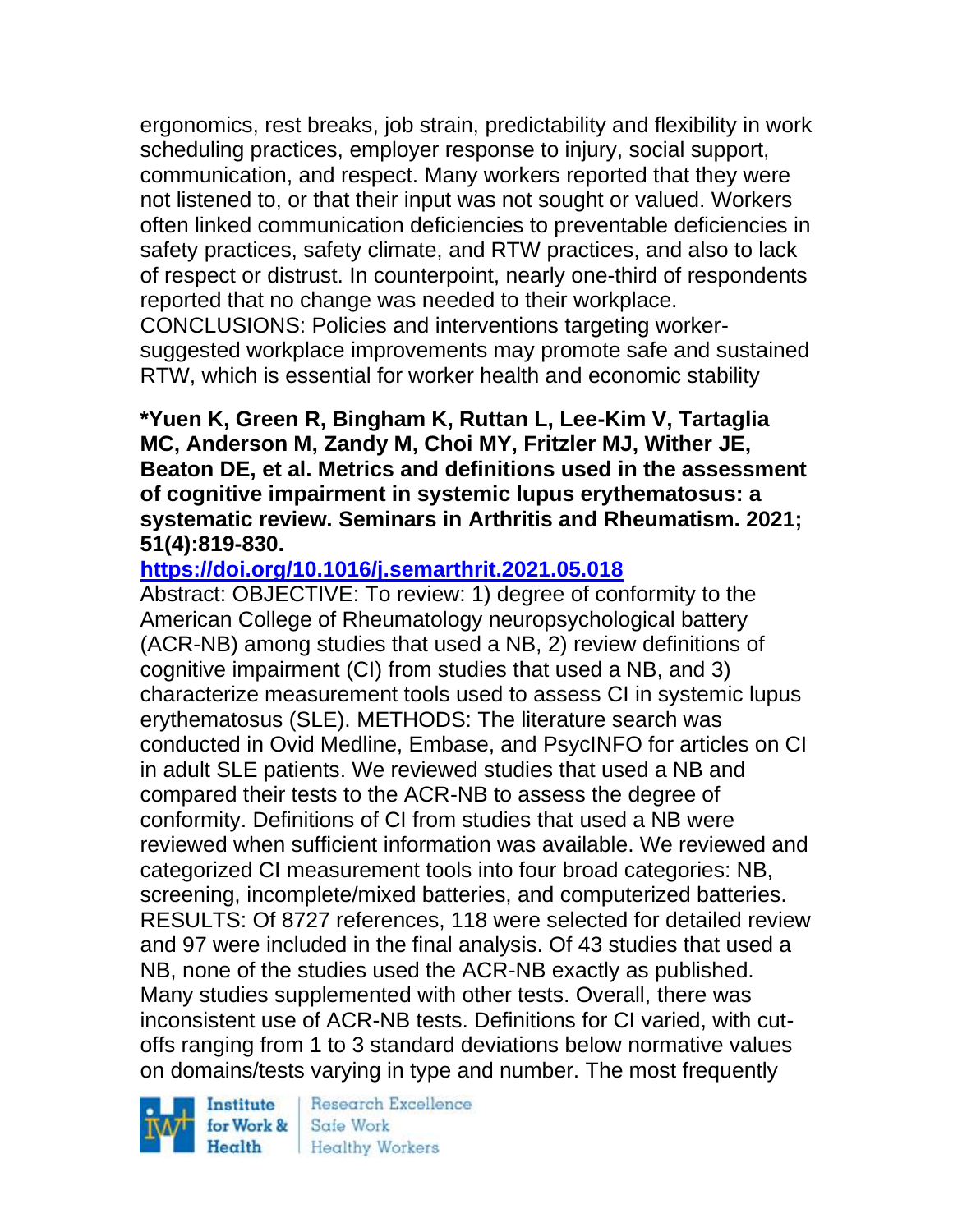used measurement tool for assessing CI in SLE was a NB. Use of screening tests and computerized batteries have also increased over the last decade. CONCLUSION: The assessment and definition of CI in SLE remains heterogeneous. A consensus meeting to address existing inconsistencies should be considered to harmonize the field of CI in SLE

# **Bal MI, Roelofs PPDM, Hilberink SR, van Meeteren J, Stam HJ, Roebroeck ME, et al. Entering the labor market: increased employment rates of young adults with chronic physical conditions after a vocational rehabilitation program. Disability and Rehabilitation. 2021; 43(14):1965-1972.**

**<https://doi.org/10.1080/09638288.2019.1687764>** 

Abstract: Purpose: Employment of young adults with chronic physical conditions entering the labor market after finishing post-secondary education remains behind compared to typically developing peers. The aim of this study is to evaluate changes in their paid employment levels after following a vocational rehabilitation intervention ('At Work'). Materials and methods: Participants aged between 16 and 27 years (n = 90) were recruited via rehabilitation physicians and a jobcoach agency and participated in a vocational rehabilitation program. Cochran's Q and McNemar tests served to test the development of intervention participants' paid employment over time. Chi-square tests were used to compare intervention participants' paid employment level with national reference data selected on age and having a self-reported chronic physical condition. Results: Paid employment level of the intervention cohort significantly increased from 10.0% at baseline to 42.4% at 2-years follow-up ( $p < 0.001$ ). At 2-years follow-up, their employment rates approached the employment rates of national reference data (42.4% versus 52.9%, p = 0.17). Conclusion: Starting from a disadvantaged position, the paid employment rate of the intervention cohort substantially increased over time, approaching the employment rate of reference data. 'At Work' seems to be appropriate for supporting this specific group who face obstacles to enter the labor market, to find competitive employment. IMPLICATIONS FOR REHABILITATION' At Work' is a vocational rehabilitation intervention for young adults with chronic physical conditions who experience problems with finding and maintaining competitive employment after finishing post-secondary

Institute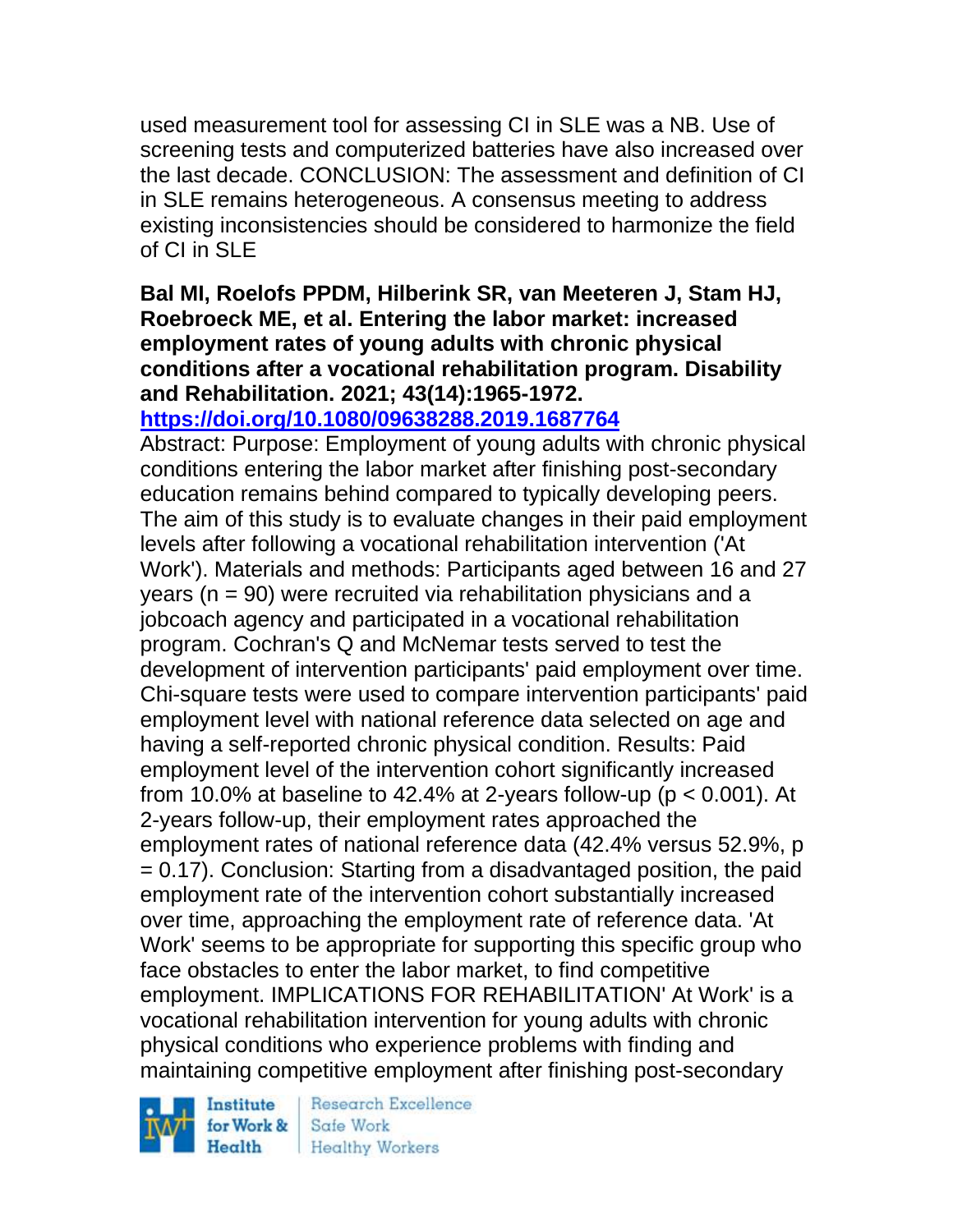education. The 'At Work' intervention entails a combination of group sessions and individual coaching sessions based on the supported employment methodology. Paid employment rates of the intervention cohort substantially increased on the short- and long term, and approached employment rates of reference data of persons with chronic physical conditions. The 'At Work' intervention seems appropriate to support young adults with chronic physical conditions who experience barriers for work participation, to enter the labor market and find competitive and sustainable employment.

#### **Carey MG, Regehr C, Wagner SL, White M, Alden LE, Buys N, et al. The prevalence of PTSD, major depression and anxiety symptoms among high-risk public transportation workers. International Archives of Occupational & Environmental Health. 2021; 94(5):867-875.**

### **<https://doi.org/10.1007/s00420-020-01631-5>**

Abstract: OBJECTIVE: Public transportation workers are exposed to higher levels of stress related to accidents, injuries, and personunder-train events when compared to other workers. This systematic review integrates the existing literature on mental health among highrisk public transportation workers to estimate the prevalence of posttraumatic stress disorder (PTSD), major depressive and anxiety symptoms following critical incidents while on duty. METHODS: This systematic review is part of a larger systematic review which examines mental health and work outcomes of individuals working in professions at high risk of critical incident exposure, i.e., high-risk professions. Articles were included if they measured the prevalence of PTSD, Major Depressive Disorder (MDD) and Anxiety Disorder (AD) in a transportation population following exposure to a major incident, for example, a person-under-a-train. RESULTS: Among the ten articles, all reported prevalence of PTSD which ranged from 0.73 to 29.9%. Four articles reported prevalence of depression among transportation workers exposed to a critical incident and prevalence outcomes ranged from 0.05 to 16.3%. Only two reported prevalence of anxiety from 1.3 to 13.9%. CONCLUSIONS: This literature reports that transportation workers are prone to involvement in traumatic accidents leading to higher rates of PTSD compared to the general population. Strategies to reduce transportation accidents and to

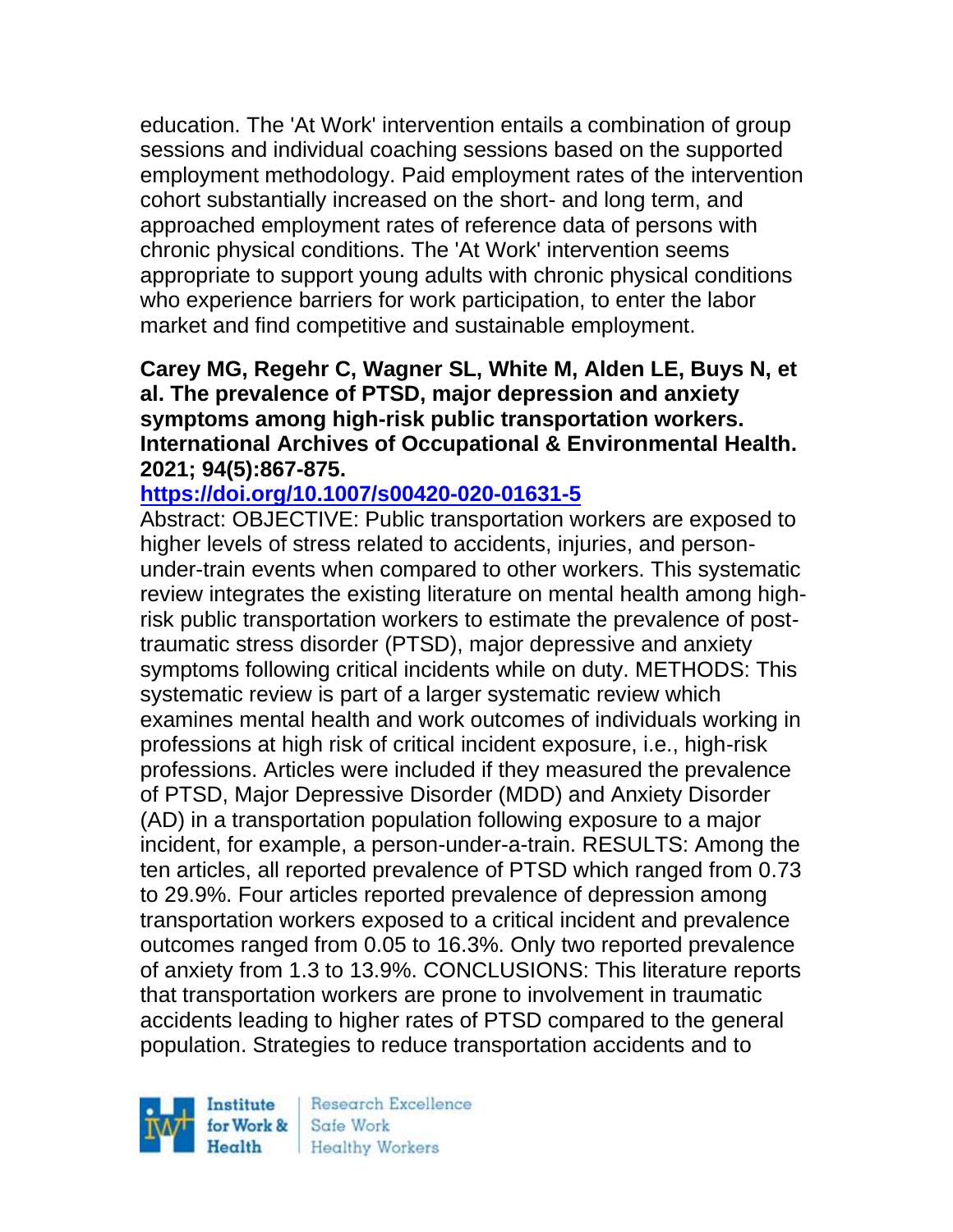provide transportation workers follow-up mental health support is needed for this vulnerable population

### **Chicas R, Xiuhtecutli N, Elon L, Scammell MK, Steenland K, Hertzberg V, et al. Cooling interventions among agricultural workers: a pilot study. Workplace Health & Safety. 2021; 69(7):315-322.**

# **<https://doi.org/10.1177/2165079920976524>**

Abstract: Background: Adverse health effects among agricultural workers due to chronic heat exposure have been characterized in the literature as not only due to high ambient temperatures but also due to intensive manual labor in hot and humid conditions. The aim of this study was to use biomonitoring equipment to examine the effectiveness of selected cooling devices at preventing agricultural workers from exceeding the core body temperature threshold of 38.0°C (Tc38) and attenuating heat-related illness symptoms. Methods: A convenience sample of 84 agricultural workers in Florida was randomized to one of four groups: (a) no intervention, clothing as usual; (b) cooling bandana; (c) cooling vest; and (d) both the cooling bandana and cooling vest. Biomonitoring equipment worn by the participants included core body temperature monitor and an accelerometer to capture physical activity. Findings: A total of 78 agricultural workers completed one intervention workday trial. Compared with the control group, the bandana group had lower odds of exceeding Tc38 (odds ratio [OR] = 0.7, 90% confidence interval  $|CI| = [0.2, 3.2]$  and the vest group had higher odds of exceeding Tc38 (OR = 1.8, 90% CI =  $[0.4, 7.9]$ ). The simultaneous use of cooling vest and bandana showed an effect little different from the control group ( $OR = 1.3$ ,  $90\% CI = [0.3, 5.6]$ ). Conclusion/application to practice: This is the first field-based study to examine cooling intervention among agricultural workers in the United States using biomonitoring equipment. This study found that using a bandana while working in a hot agricultural environment has the potential to be protective against exceeding the recommended Tc38 threshold.

# **Gaber TAK, Ashish A, and Unsworth A. Persistent post-covid symptoms in healthcare workers. Occupational Medicine. 2021; 71(3):144-146.**

**<https://doi.org/10.1093/occmed/kqab043> [open access]**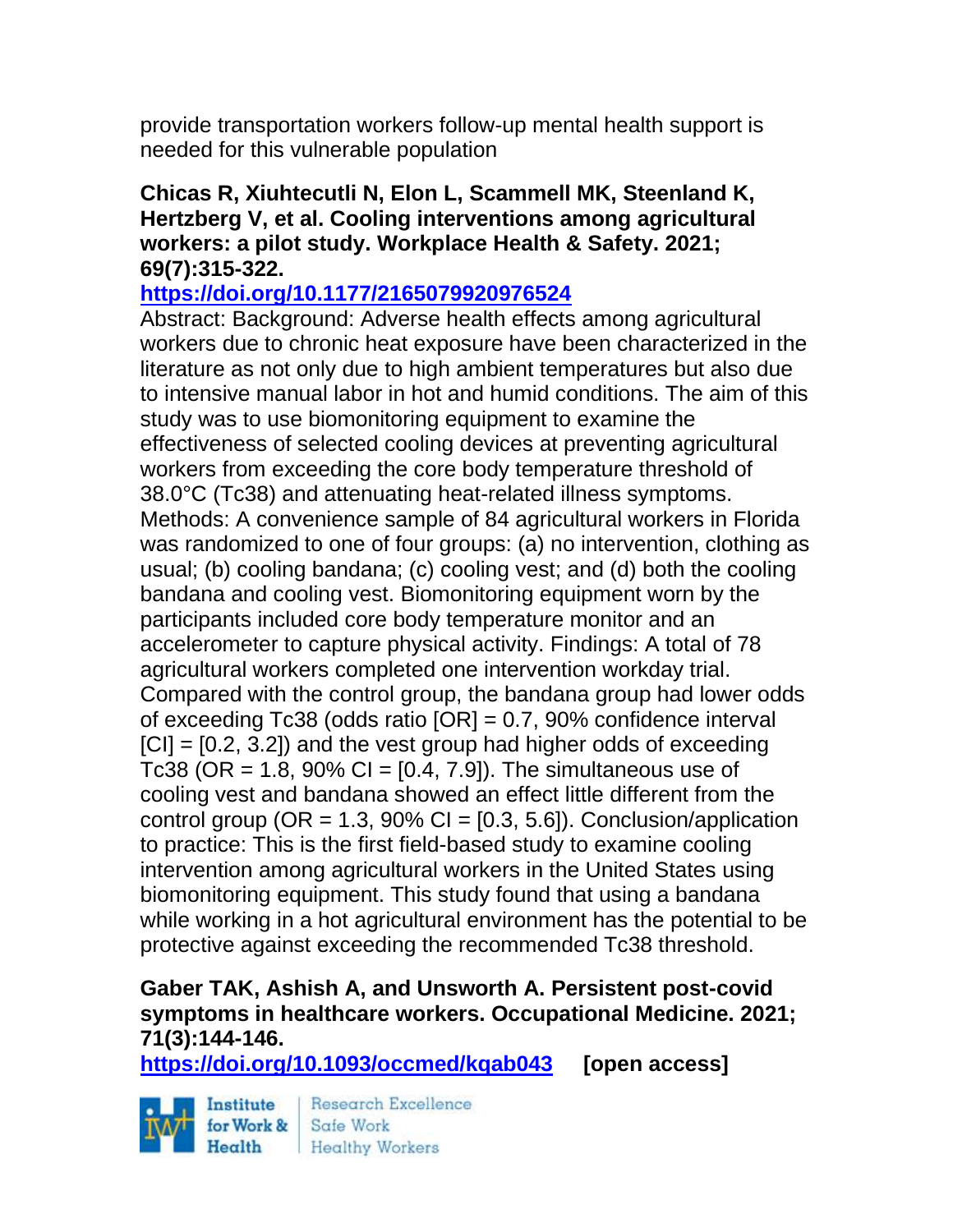Abstract: BACKGROUND: Recent reports suggest a higher incidence of COVID-19 infections among healthcare workers (HCW). However, information about the long-term complications affecting this population is lacking. AIMS: Investigation of long-term impact of COVID-19 in HCW. METHODS: Seropositivity for SARS-CoV-2 antibodies was evaluated for the majority of HCW in an English teaching hospital 2 months following the peak of COVID-19 first wave. A questionnaire investigating the long-term complications was sent through global e-mail to HCW 4 months following the peak of the wave enquiring about the persistent health issues still affecting them at that point. RESULTS: Out of 3759 subjects tested for SARS-CoV-2 antibodies, 932 were positive (24%). Forty-five per cent of 138 HCW responding to the questionnaire reported persistent symptoms with 32% struggling to cope 3-4 months following the peak of the wave. Moderate-to-severe fatigue stood out as the most disabling symptom (39%) but mild-to-moderate shortness of breath, anxiety and sleep disturbance were almost universal in the subjects still struggling with symptoms. Only 16% consulted their general practitioner (GP) about their symptoms with only 2% taking sick leave after recovering from the acute illness. CONCLUSIONS: Our data suggest that about a third of HCW who responded to the survey were still struggling to cope with the symptoms of what is now known as long covid several months after the acute COVID-19 infections. The overwhelming majority of this group seem to be reluctant to neither seek medical advice nor take sick leave

**Gharib S, Martin B, and Neitzel RL. Pilot assessment of occupational safety and health of workers in an aircraft maintenance facility. Safety Science. 2021; 141:105299. <https://doi.org/10.1016/j.ssci.2021.105299>** 

**Gutenbrunner C, Briest J, Egen C, Sturm C, Schiller J, Kahl KG, et al. "Fit for work and life": an innovative concept to improve health and work ability of employees, integrating prevention, therapy and rehabilitation. Journal of Rehabilitation Medicine. 2021; 53(5):jrm00199.**

**<https://doi.org/10.2340/16501977-2822> [open access]** Abstract: Objectives: To set up a comprehensive health programme for employees, with needs-based allocation to preventive and

Institute Health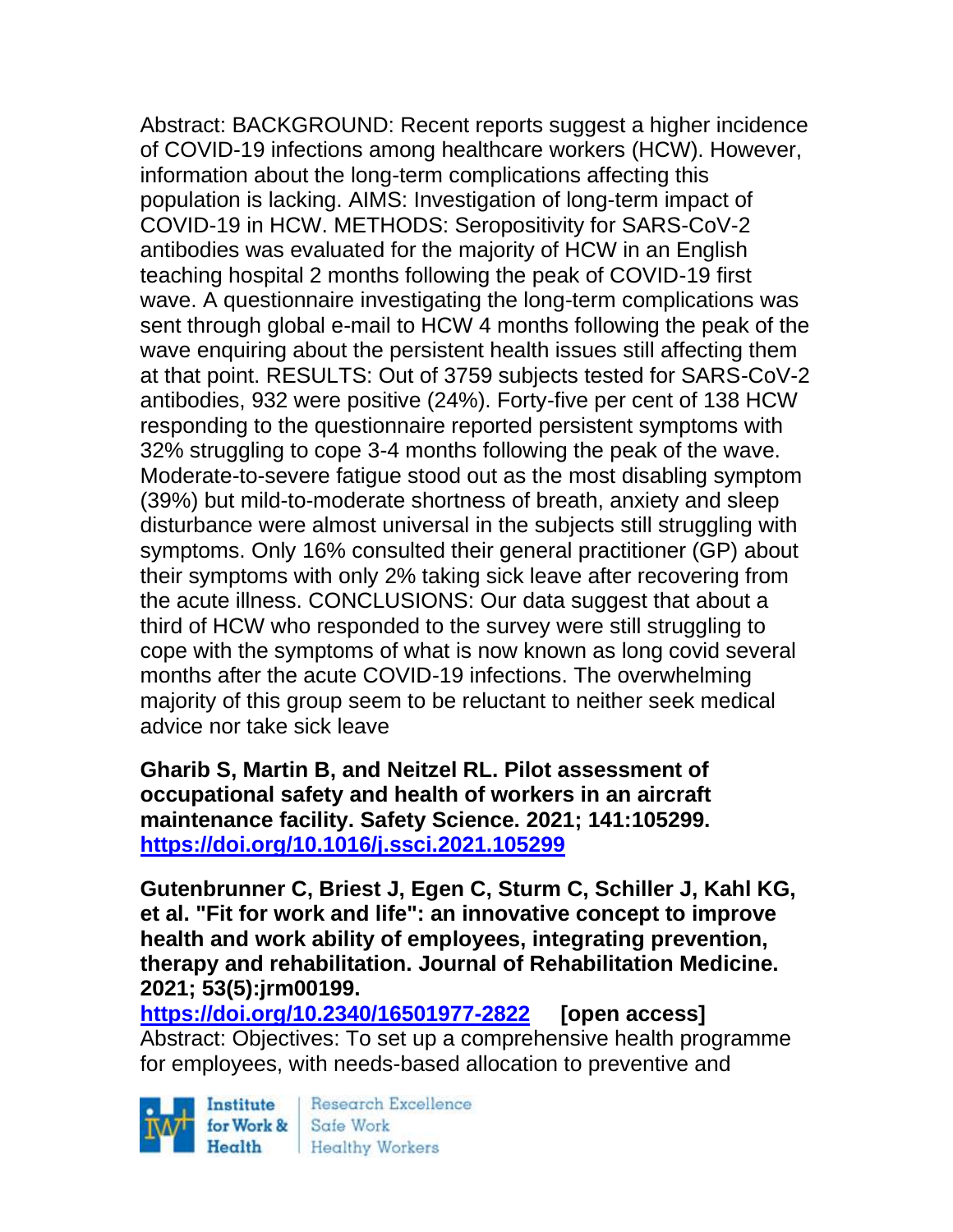rehabilitative measures; and to evaluate the effects of the programme on work ability and sick leave. Design: Prospective single-group observational study. Methods: Employees of a university hospital were invited to participate in needs-based interventions of preventive or rehabilitative character. Allocation followed screening questionnaires, anamnesis and clinical examination. The selection of a preventive or rehabilitative measure appropriate to the needs of the patient followed screening questionnaires, anamnesis and clinical examination. Preventive offers can include back training courses, water gymnastics or stress management exercises. Rehabilitative measures can include 3-6 weeks in- or outpatient rehabilitation or one week intensive outpatient rehabilitation. The main outcome parameters were work ability and sick leave duration. Results: At this time of the project included 1,547 participants, who applied voluntarily to enter the programme. The mean age of participants was 44.3 years (standard deviation (SD) 10.3 years), and 72.0% were female. Needs-based allocation to a prevention (n=1,218) or a rehabilitation group (n=329) was effective, and enabled formation of 2 groups with different needs. Overall, more than half of the employees participating in the programme reported sick leave within the last 3 months. Participants in the preventive measures group reported significantly lower duration of sick leave than those in the rehabilitation group. Employees in the rehabilitation group had significantly lower work ability (Work Ability Index (WAI) 30.4 vs 36.6), but higher effects at 6 month follow-up (WAI 33.4 (standardized effect size (SES) 0.51) vs 37.9 (SES 0.17)). In the prevention group mean sick leave reduced significantly from 1.9 to 1.3 weeks ( $p < 0.001$ ) during the previous 3month period, whereas in the rehabilitation group it reduced from 2.7 to 1.5 (p < 0.001) weeks. Conclusion: Implementation of the comprehensive health programme was successful, using the multimodal infrastructure of a university hospital. Allocation to suitable interventions in occupational health programmes following screening, anamnesis and clinical examination is an appropriate way to meet participants' needs. The programme resulted in improved work ability and less sick leave.

### **Hogg B, Medina JC, Gardoki-Souto I, Serbanescu I, Moreno-Alcazar A, Cerga-Pashoja A, et al. Workplace interventions to reduce depression and anxiety in small and medium-sized**

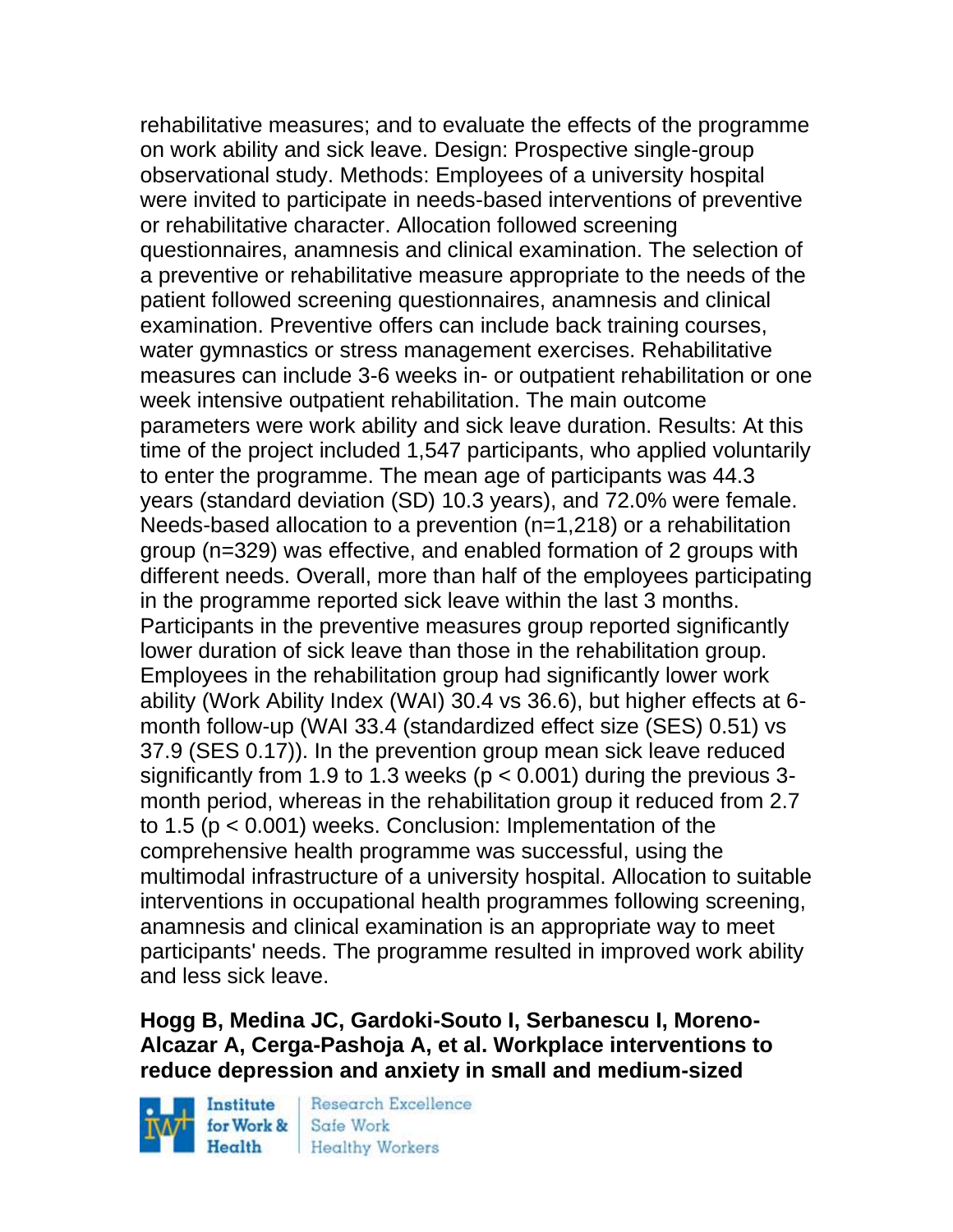### **enterprises: a systematic review. Journal of Affective Disorders. 2021; 290:378-386.**

**<https://doi.org/10.1016/j.jad.2021.04.071> [open access]** Abstract: BACKGROUND: Depression and anxiety are the most prevalent mental health difficulties in the workplace, costing the global economy \$1 trillion each year. Evidence indicates that symptoms may be reduced by interventions in the workplace. This paper is the first to systematically review psychosocial interventions for depression, anxiety, and suicidal ideation and behaviours in smallto medium-size enterprises (SMEs). METHODS: A systematic search following PRISMA guidelines, registered in PROSPERO (CRD42020156275), was conducted for psychosocial interventions targeting depression, anxiety, and suicidal ideation/behaviour in SMEs. The PubMed, PsycINFO, Scopus, and two specific occupational health databases were searched, as well as four databases for grey literature, without time limit until 2nd December 2019. RESULTS: In total, 1283 records were identified, 70 were retained for full-text screening, and seven met the inclusion criteria: three randomised controlled trials (RCTs), three before and after designs and one non-randomised trial, comprising 5111 participants. Study quality was low to moderate according to the Quality Assessment Tool for Quantitative Studies. Five studies showed a reduction in depression and anxiety symptoms using techniques based on cognitive behavioural therapy (CBT), two reported no significant change. LIMITATIONS: Low number and high heterogeneity of interventions and outcomes, high attrition and lack of rigorous RCTs. CONCLUSIONS: Preliminary evidence indicates CBT-based interventions can be effective in targeting symptoms of depression and anxiety in SME employees. There may be unique challenges to implementing programmes in SMEs. Further research is needed in this important area

#### **Kek B, Stewart WA, and Adisesh A. Creating a return to work Medical Readers' Theatre. Occupational Medicine. 2021; 71(3):136-143.**

# **<https://doi.org/10.1093/occmed/kqab037>**

Abstract: BACKGROUND: Previous work on sickness absence has shown that conversations about return to work can be challenging. The perception of competing interests and multiple stakeholders in

Institute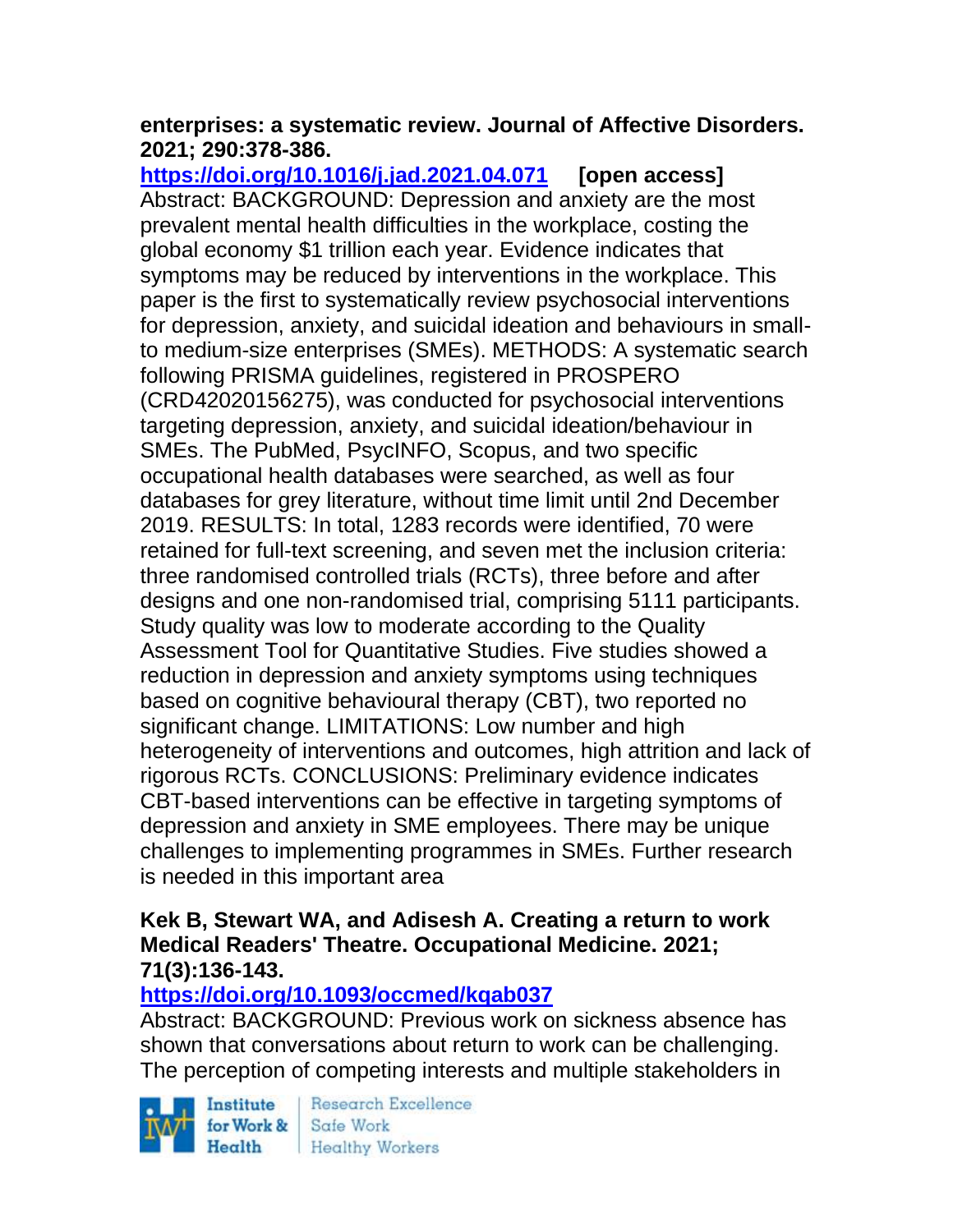the return to work process may also complicate and erode trust, further impacting health and well-being. AIMS: This study aims to explore the themes arising from the experiences of physicians and patients on the impact of health and return to work. The goal was to use these results to develop a Medical Readers' Theatre workshop focusing on negotiating challenging return to work scenarios to serve as an educational support for stakeholders. METHODS: Semistructured interviews were conducted with 19 physicians and 15 patients from the Canadian Maritime Provinces on their experiences in return to work following an injury or illness. Interviews were recorded, transcribed and thematically analysed. Using the emergent themes, an educational workshop in the modality of Readers' Theatre was developed. RESULTS: The findings confirm there are multiple stakeholders involved in the return to work process and the factors influencing successful return are not always medically related. Six recurring themes were identified for the patient group and five for the physicians', allowing the development of storylines and four return to work scenarios. The scenarios have been used in teaching sessions. CONCLUSIONS: The themes reinforced that challenges in return to work are not always medical in nature. This Readers' Theatre adopts perspectives of patients, physicians and other stakeholders whilst focusing on return to work with the goal of providing engagement in reflective and purposeful discussion

#### **Lange T, Schwarzer G, Datzmann T, and Binder H. Machine learning for identifying relevant publications in updates of systematic reviews of diagnostic test studies. Research Synthesis Methods. 2021; 12(4):506-515. <https://doi.org/10.1002/jrsm.1486>**

Abstract: Updating systematic reviews is often a time-consuming process that involves a lot of human effort and is therefore not conducted as often as it should be. The aim of our research project was to explore the potential of machine learning methods to reduce human workload. Furthermore, we evaluated the performance of deep learning methods in comparison to more established machine learning methods. We used three available reviews of diagnostic test studies as the data set. In order to identify relevant publications, we used typical text pre-processing methods. The reference standard for the evaluation was the human-consensus based on binary

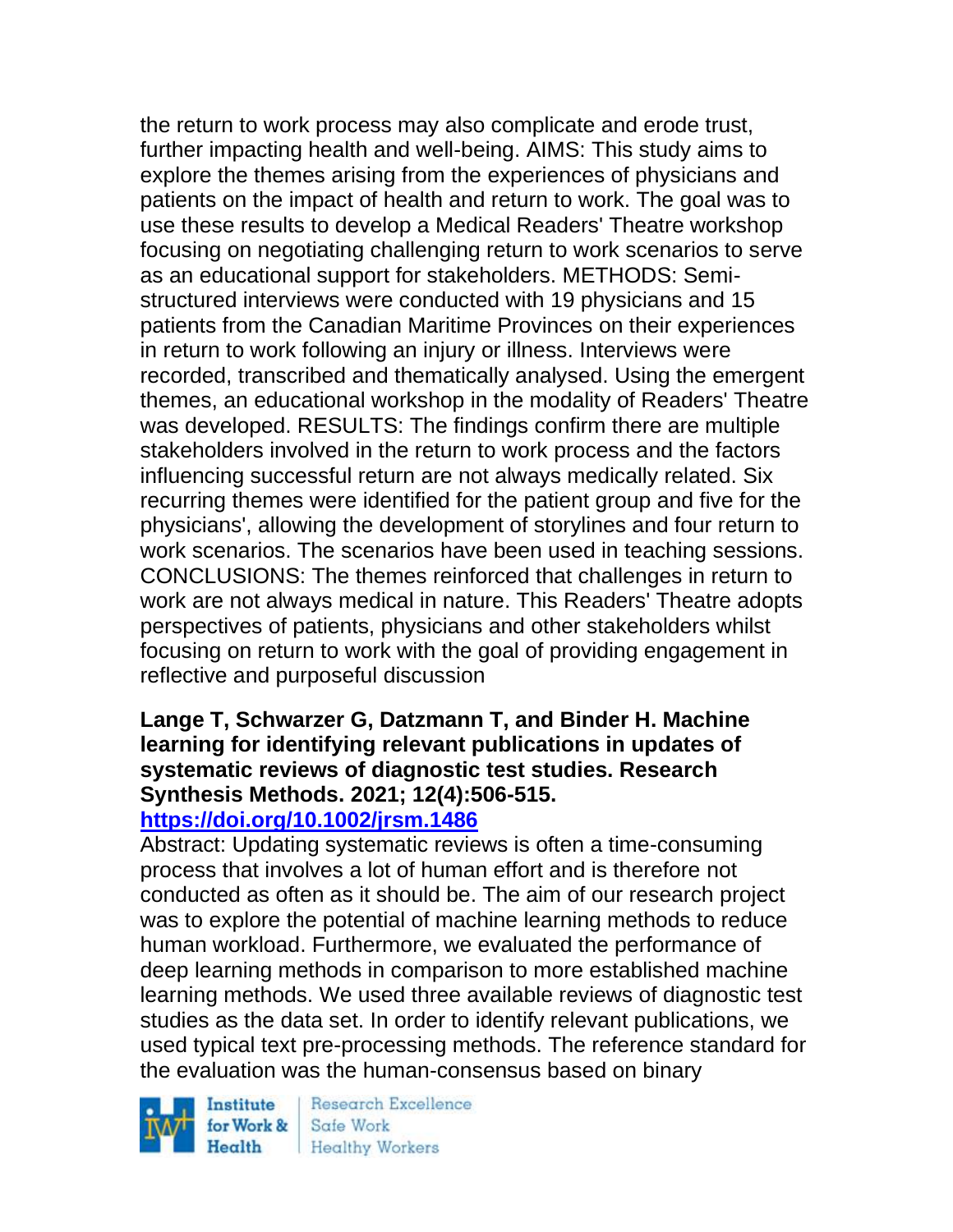classification (inclusion, exclusion). For the evaluation of the models, various scenarios were generated using a grid of combinations of data preprocessing steps. Moreover, we evaluated each machine learning approach with an approach-specific predefined grid of tuning parameters using the Brier score metric. The best performance was obtained with an ensemble method for two of the reviews, and by a deep learning approach for the other review. Yet, the final performance of approaches strongly depends on data preparation. Overall, machine learning methods provided reasonable classification. It seems possible to reduce human workload in updating systematic reviews by using machine learning methods. Yet, as the influence of data preprocessing on the final performance seems to be at least as important as choosing the specific machine learning approach, users should not blindly expect a good performance by solely using approaches from a popular class, such as deep learning

**McLennan V and Ludvik D. Early vocational rehabilitation after serious injury or illness: a systematic review. Rehabilitation Counseling Bulletin. 2021; 64(4):235-243. <https://doi.org/10.1177/0034355220962218>** 

**de Oliveira Neto GC, Tucci HNP, Godinho Filho M, Lucato WC, and Correia JMF. Performance evaluation of occupational health and safety in relation to the COVID-19 fighting practices established by WHO: survey in multinational industries. Safety Science. 2021; 141:105331.**

**<https://doi.org/10.1016/j.ssci.2021.105331>** 

### **Palka G and Sen D. Occupational health management of workrelated stress: guidelines versus practice. Occupational Medicine. 2021; 71(3):154-160.**

**<https://doi.org/10.1093/occmed/kqab046>** 

Abstract: BACKGROUND: Work-related stress, anxiety and depression (WRSAD) are common, overlapping mental health problems burdened with major medical, occupational, institutional and societal implications. Current occupational health (OH) management of WRSAD is based on clinical and managerial guidelines and individual risk assessment. AIMS: The study sought to identify



Research Excellence **Healthy Workers**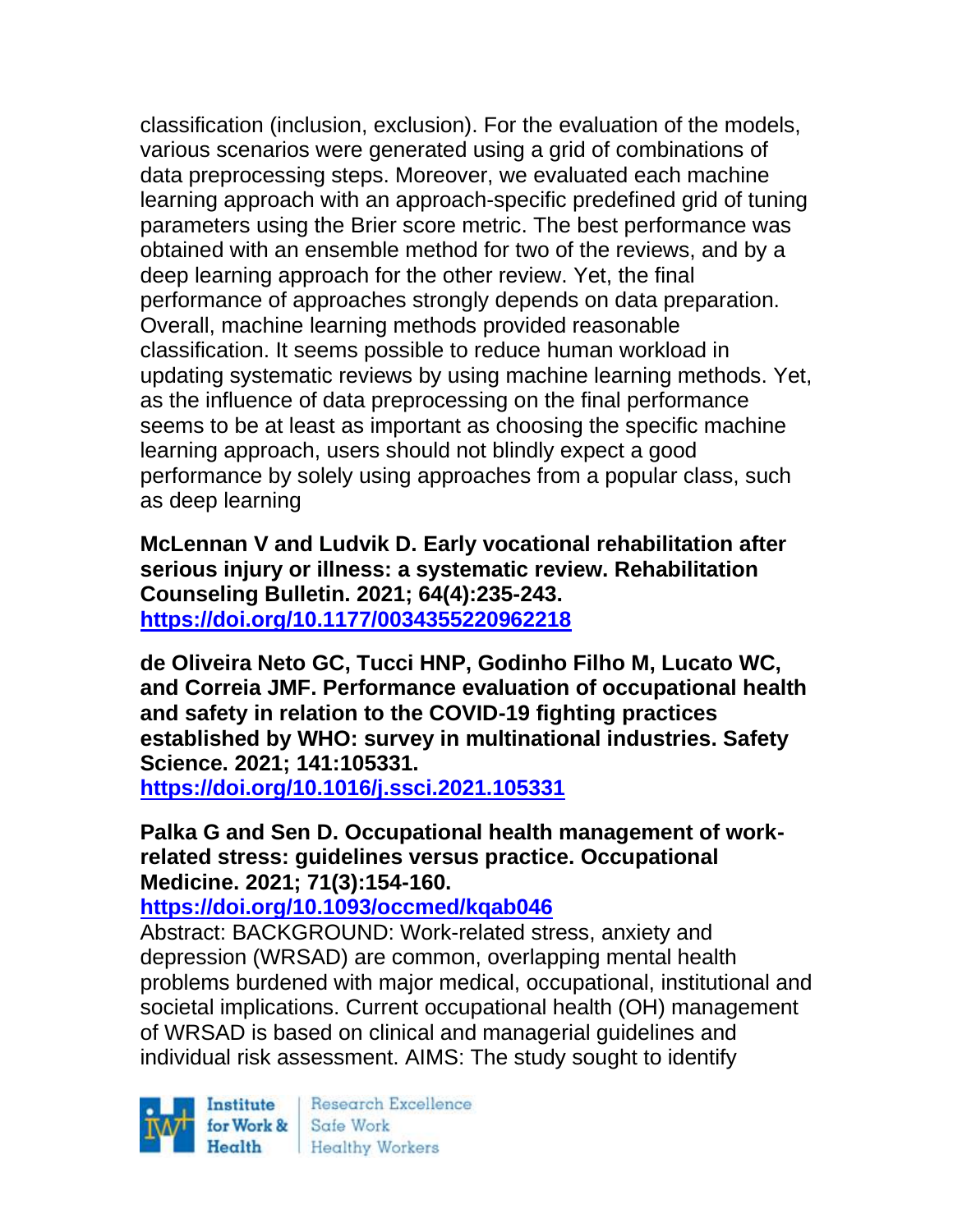patterns of OH advice in WRSAD and the relationships between the OH advice, available evidence, experience and expertise of the OH doctors (OHDs). METHODS: A retrospective cross-sectional analysis of 101 first-time OH consultations for WRSAD by nine OHDs. RESULTS: The three most common OH interventions included follow-up OH consultations, adjusted duties and referrals for counselling. All OHDs preferred a light-touch approach but the less experienced and qualified OHDs were more proactive and prescriptive. CONCLUSIONS: In the absence of a specific occupational medical guideline for the management of WRSAD, the OH interventions may be guided by clinical guidelines, individual risk assessment, the client's circumstances or the experience, expertise and preferences of the OHDs. In the study group, OH interventions were under-utilized and not consistently applied. Our findings support the argument for OH guideline for WRSAD to improve the consistency and effectiveness of OH interventions. This is important given the scale of the problem and the recent increase in WRSAD during the COVID-19 pandemic

#### **Proffitt R, Cason J, Little L, and Pickett KA. Stimulating research to advance evidence-based applications of telehealth in occupational therapy. OTJR. 2021; 41(3):153-162. <https://doi.org/10.1177/15394492211011433>**

Abstract: Occupational therapy focuses on therapeutic means to address participation in meaningful everyday tasks across the lifespan. No single setting is more conducive to this pursuit than individuals' authentic contexts. Occupational therapists are therefore uniquely suited to lead the charge toward stimulating research and advancing evidence-based application of telehealth. To this end, the American Occupational Therapy Foundation digitally convened their 2020 Planning Grant Collective to focus on the topic of Telehealth. Participants of the interdisciplinary collective collaboratively identified four themes: (1) Using technology to assess and intervene in the everyday context, (2) Partnerships with caregivers, (3) Telehealth delivery, and (4) Uniform data collection. Subgroups explored potential research and funding opportunities in their specialty area while also addressing the centralizing concepts of equity and diversity of telehealth delivery and COVID-19. Here, we provide a summary of

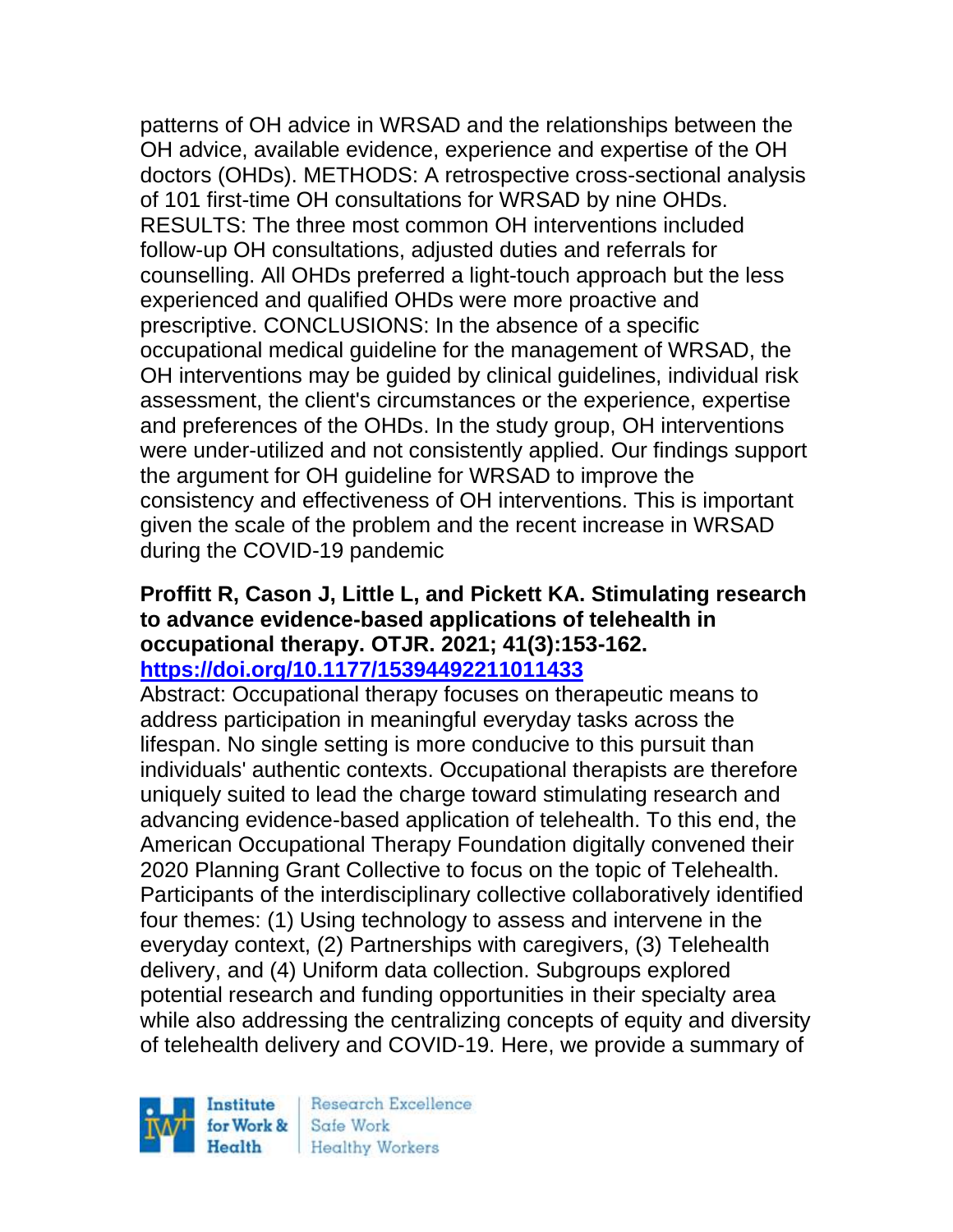the key concepts and recommendations from the 3 days of collaboration

**Shao Y, Fang Y, Wang M, Chang CD, and Wang L. Making daily decisions to work from home or to work in the office: the impacts of daily work- and COVID-related stressors on next-day work location. Journal of Applied Psychology. 2021; 106(6):825- 838.** 

### **<https://doi.org/10.1037/apl0000929>**

Abstract: To protect workers' safety while gradually resuming on-site operations amid the COVID-19 pandemic, many organizations are offering employees the flexibility to decide their work location on a daily basis (i.e., whether to work from home or to work in the office on a particular day). However, little is known about what factors drive employees' daily decisions to work from home versus office during the pandemic. Taking a social ecological perspective, we conceptualize employees' daily choice of work location (home vs. office) as a way to cope with stressors they have encountered on the previous day, and conducted a daily diary study to examine how five categories of work-related and COVID-related stressors during the pandemic (identified through a pilot interview study) may jointly predict employees' next-day work location. We collected data over five workdays from 127 participants working in a Chinese IT company which allowed employees to choose their work location on a daily basis amid the pandemic. We found that experiencing more workfamily boundary stressors and work coordination stressors on a certain day were associated with a greater likelihood of working in the office (vs. at home) on the next day, while experiencing more workload stressors prompted employees to work at home (vs. in the office) on the next day. Furthermore, we found that COVID-19 infection-related stressors moderated the effects of technology stressors and workload stressors on next-day work location. Our research findings offer implications for understanding the driving factors of daily work location choices during and beyond the pandemic. (PsycInfo Database Record (c) 2021 APA, all rights reserved)

# **Shiri R, Hiilamo A, Rahkonen O, Robroek SJW, Pietilainen O, and Lallukka T. Predictors of working days lost due to sickness**

Institute Health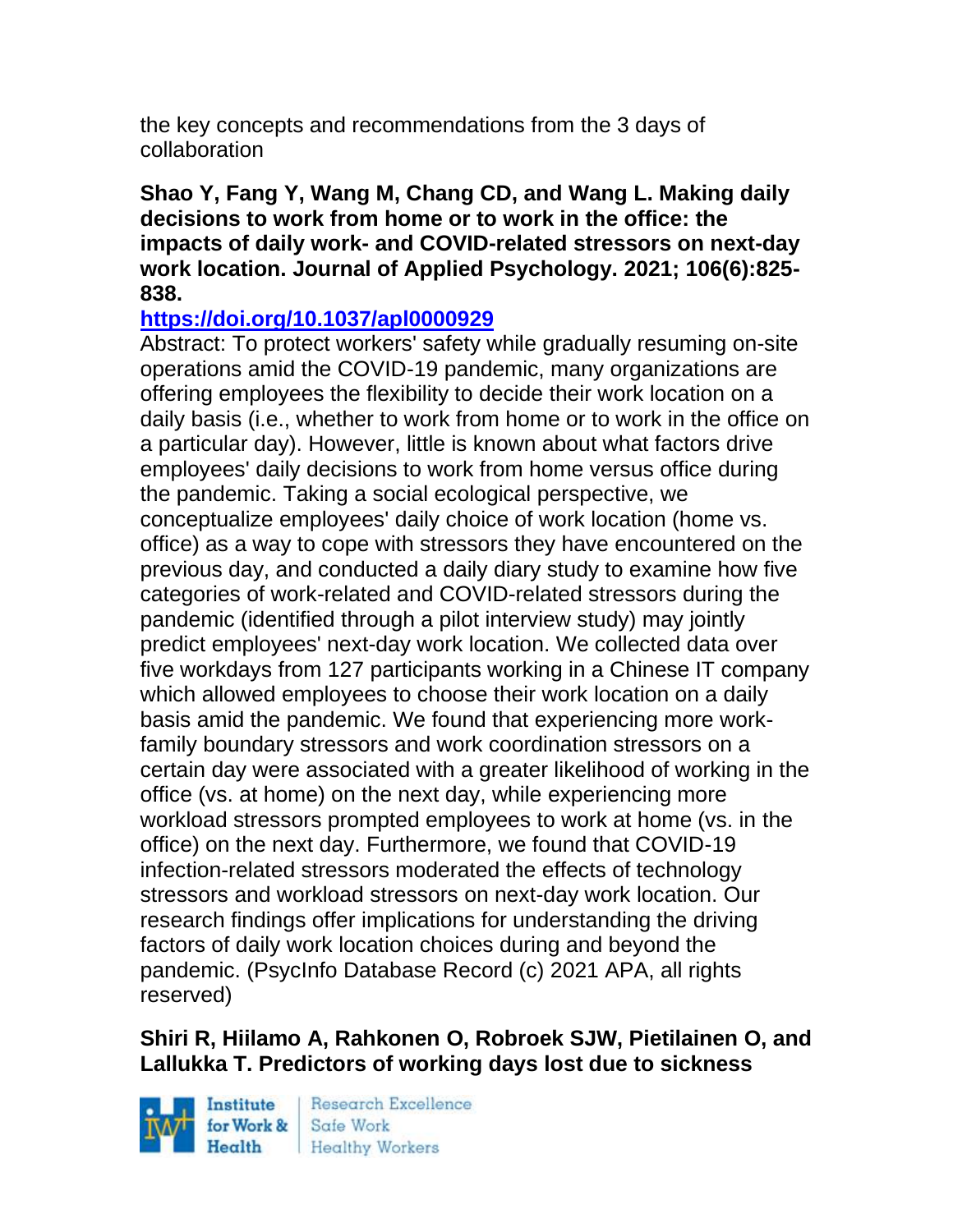**absence and disability pension. International Archives of Occupational & Environmental Health. 2021; 94(5):843-854. <https://doi.org/10.1007/s00420-020-01630-6> [open access]** Abstract: Objective: To identify social and health-related predictors of the number of days lost due to sickness absence (SA) and disability pension (DP) among initially 55-year-old public-sector workers. Methods: The data from the Finnish Helsinki Health Study included participants aged 55 years at the baseline (in 2000-2002,  $N = 1630$ , 81% women), and were enriched with register-based information on SA and DP. The cumulative number of calendar days lost due to SA = 1 day or DP between ages 55 and 65 was calculated. Negative binomial regression model was used to identify the predictors of days lost. Results: The average calendar days lost was 316 days (about 220 working days) during a 10-year follow-up, and 44% were due to SA and 56% due to DP. Smoking [incidence rate ratio (IRR) = 1.19, 95% CI 1.01-1.40 for past and IRR = 1.30, CI 1.07-1.58 for current], binge drinking (IRR = 1.22, CI 1.02-1.46), lifting or pulling/pushing heavy loads (IRR = 1.35, CI 1.10-1.65), awkward working positions  $(IRR = 1.24, CI 1.01-1.53)$ , long-standing illness limiting work or daily activities (IRR = 2.32, CI 1.93-2.79), common mental disorder (IRR = 1.52, CI 1.30-1.79), and multisite pain (IRR = 1.50, CI 1.23-1.84) increased the number of days lost, while high level of education (IRR = 0.66, CI 0.52-0.82) and moderate level of leisure-time physical activity (IRR  $= 0.80$ , CI 0.67-0.94) reduced the number of days lost. Conclusions: Modifiable lifestyle risk factors, workload factors, common mental disorder, and multisite pain substantially increase the number of days lost. However, the findings of this study could be generalized to female workers in the public sector. Future research should also consider shorter SA spells in estimating working years lost and working life expectancy.

**Taylor TK, Das R, Mueller KL, Pransky GS, Harber P, McLellan RK, et al. Safely returning America to work part II: industryspecific guidance. Journal of Occupational & Environmental Medicine. 2021; 63(6):e373-e391.** 

**<https://doi.org/10.1097/JOM.0000000000002206> [open access]**

**Zare A, Choobineh A, Hassanipour S, and Malakoutikhah M. Investigation of psychosocial factors on upper limb**